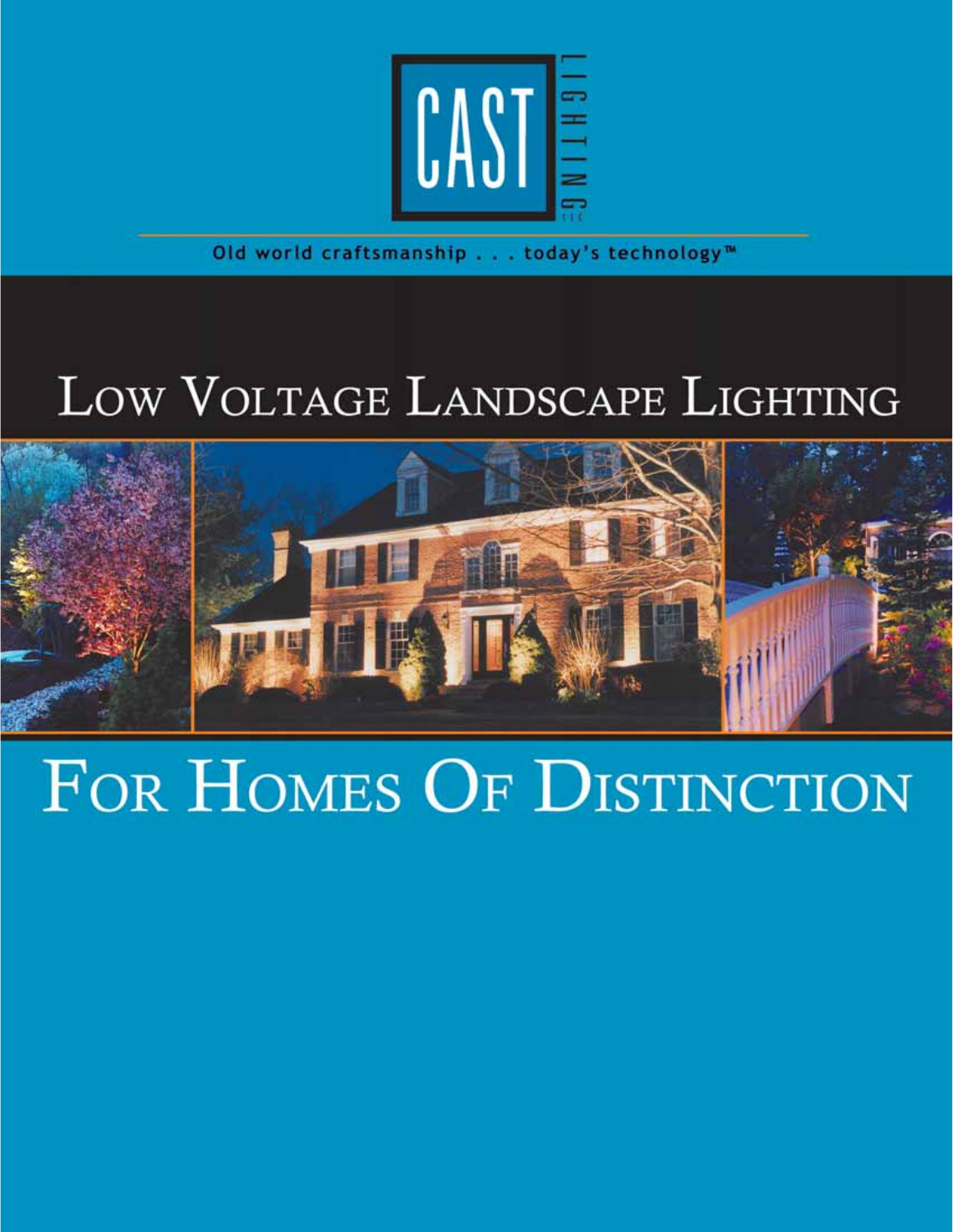### LOW VOLTAGE LANDSCAPE LIGHTING

Beauty





**Introduction**

 Low Voltage Landscape Lighting is breathtaking in its beauty and provides a safe, secure and welcoming environment. Unlike the glaring high voltage lighting of the past, low voltage lighting provides the opportunity for a skilled contractor to create a work of art. With the proper fixtures and tools, such a craftsman can enhance the beauty and value of your home.



CAST Lighting, founded by masters of this trade, serves Landscape Lighting Installers by providing them with the finest, most advanced and durable fixtures and components on the market today. CAST products combine the beauty of old world craftsmanship with today's technology. You can rest assured that when a contractor installs a CAST Lighting system, the results will be outstanding and trouble-free for years to come.  $\blacktriangleright$ 

Dura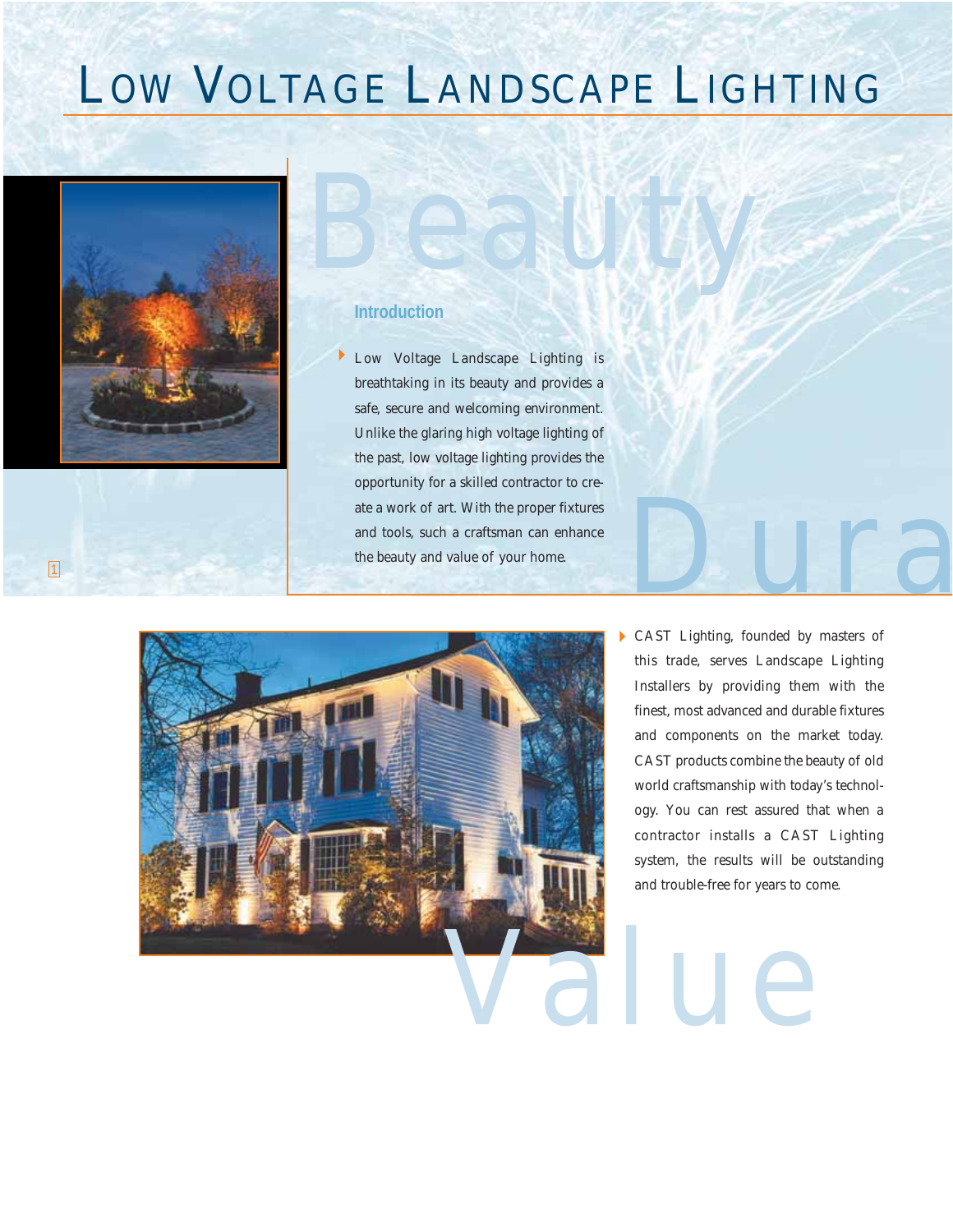### **Why Install Low Voltage Landscape Lighting?**

- Security High voltage floodlights leave dark shadows and unseen areas around a property. A better choice is strategically placed low voltage lights that provide low levels of even illumination. Þ
- Safety Low voltage lighting is the ideal choice for illuminating walkways and entranceways. This ensures that residents and visitors can safely navigate around the property. Þ,
- Usability Illuminating the private areas of a property allows the evening enjoyment of decks, sitting areas, and recreational spaces. Þ
- Beauty Low voltage lighting accentuates the shapes and textures of a landscape and its structures. Lighting designers not only paint pictures with light, they create dramatic scenes that give the viewer a dynamic experience of the property. þ
- Economy Low voltage lighting consumes about 1/3 the electricity compared to high voltage and is far less expensive to install. Þ

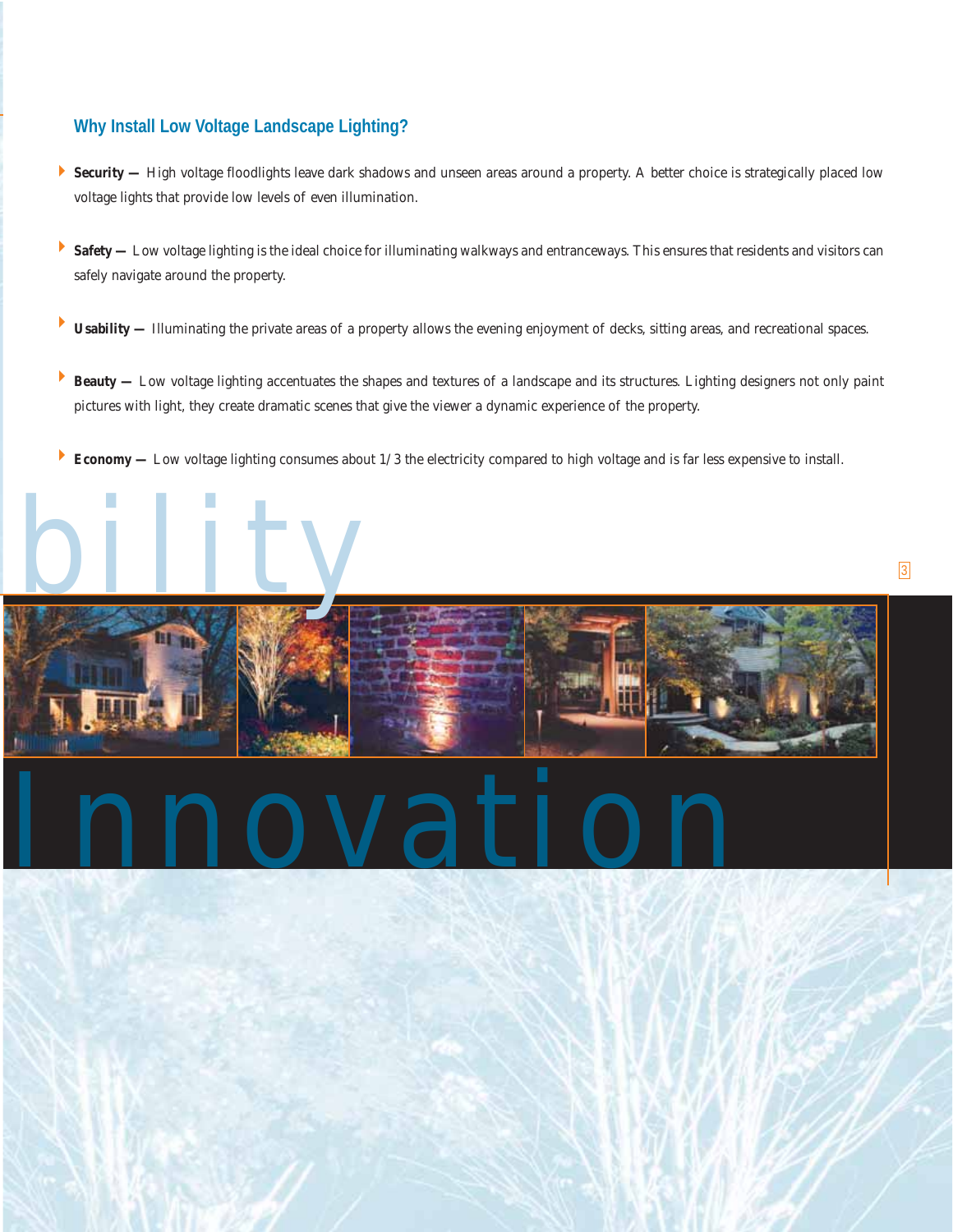### WHY CHOOSE CAST?

## Durabi<del>lity</del>



#### **Hand-Crafted Solid Bronze Fixtures with Superior Design**

Innovatio

- When a light fixture is installed outdoors it is subject to the extremes of weather, environmental conditions and physical abuse. Most fixtures fail under these conditions because they are constructed of inferior materials that corrode and are easily damaged.
- CAST Fixtures are constructed entirely of handmade solid sand-cast bronze. Bronze was selected because it is nearly impervious to corrosion and physical abuse. Aluminum, polyester powder coatings, plastic, and even copper will fail while bronze retains its integrity.
- Bronze also has a naturally beautiful finish that gradually turns Verdi with age. Or, with a simple treatment, the bronze metallic color can be maintained indefinitely.  $\blacktriangleright$
- The sand-cast process used to make CAST lights is centuries old, and skilled artisans hand make each fixture. Using the same methods as their ancestors, these craftsmen take great pride in creating and inspecting each fixture.  $\blacktriangleright$

### **Corrosion Properties of Metals Used in Lighting Fixtures**

#### Least Subject to Corrosion

**Bronze** Copper Brass Steel Aluminum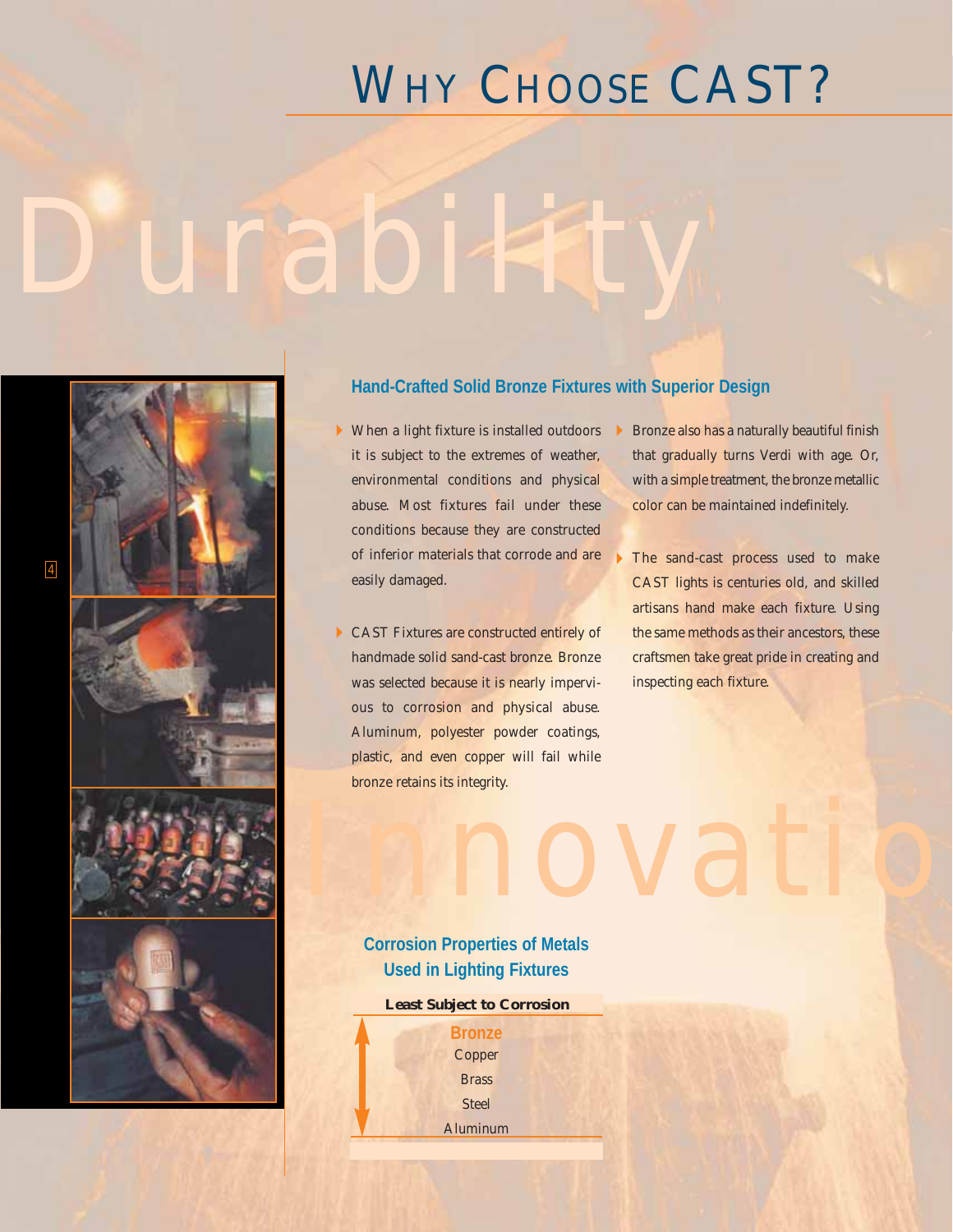

## Beau

- While the body of each fixture is a work of art, the internal components are products of modern science — stainless steel lamp contacts and hardware, nickel-plated brass sockets, tin coated marine grade wire, crimped and soldered connections, convex lenses — all unique features that ensure reliable operation for years to come. n
	- Of course, CAST lights are not only beau tiful themselves, they illuminate beautifully with highly controlled and adjustable beams of lights. This is possible thanks to design innovations that precisely position the lamp for minimum glare and maxi-



4

## the lamp for minimum glare and maximum effect.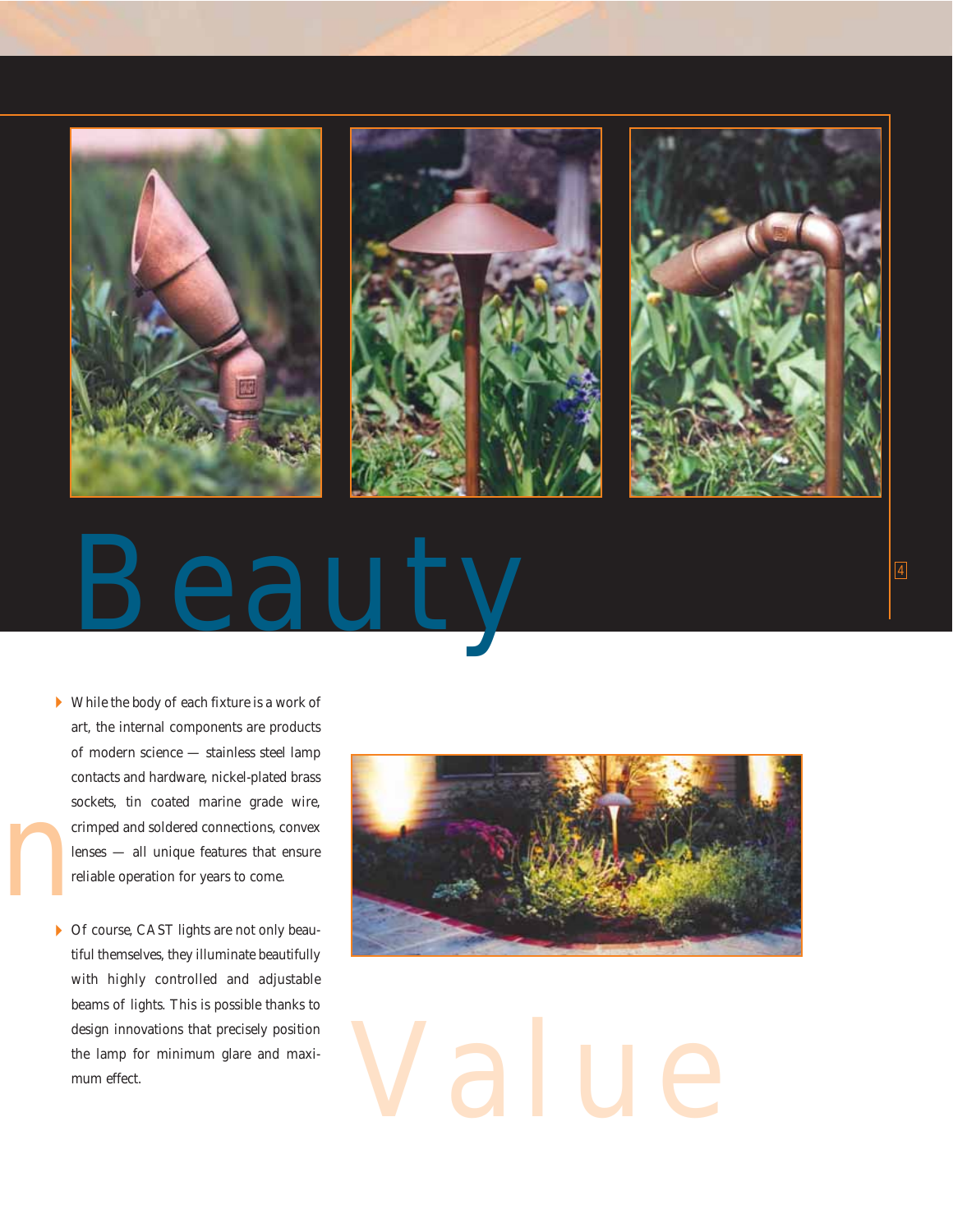### MORE REASONS TO CHOOSE CAST

## Innovation



### **The CAST System of Low Voltage Landscape Lighting**

After more than 15 years of installing Lighting projects and training landscape contractors, CAST Lighting perfected the tools and techniques that ensure successful installations.

 $\mathbf D$ 



5

### **The Basic Requirements for a Successful Installation**

For a landscape lighting system to operate optimally over an extended period of time, the following criteria must be met:

- Each lamp must receive between 10.8 and 12.0 volts to maximize lamp life and light output.
- Wire connections must be waterproof, secure and protected from corrosion.
- Wire must be resistant to oxidation and corrosion.
- The transformer must be resin sealed, circuit breaker protected, capable of extended periods of operation, and have limitless control options.
- All system data, including fixture and splice locations, lamp wattage, and electrical measurements must be recorded to ensure proper maintenance of the system.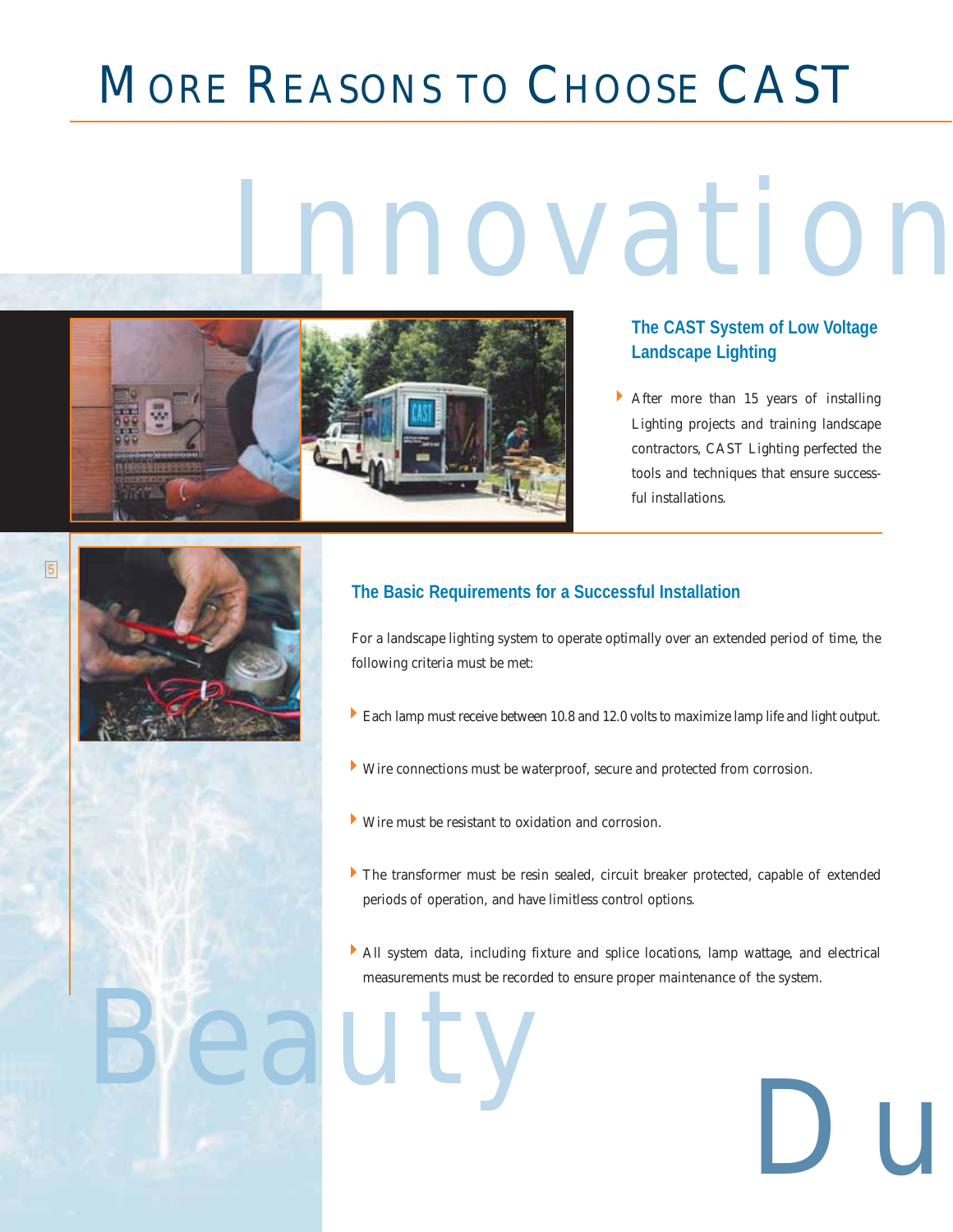#### **Trouble-Free Wire Connections**

There are several wiring techniques commonly used by lighting installers. CASTtrained contractors use only the CAST Spider Splice™ wiring technique. This involves running equal length wires from each fixture to Spider Splice junction points. These junctions protect connections from corrosion, deliver equal voltage to all fixtures, and facilitate ease of maintenance. They are sealed with a bronze cap and permanently stamped with important system information.  $\blacktriangleright$ 

### **Marine-Grade Wire Ideal for Buried Applications**

Buried wire is at risk for physical damage during yard work and is subject to corrosion from ground water. CAST addresses these problems with No-Ox™ wire, a durable, tin-coated wire impervious to corrosion. This is the same wire used for saltwater marine applications.  $\blacktriangleright$ 

### **Advanced Voltage Control to Extend Lamp Life**

In a landscape lighting system, it is the transformer's job to deliver the right voltage (10.8 to 12 volts) to each fixture. This is not an easy task since voltage is lost through the wire and the amount of that loss depends on the number of fixtures and the length and gauge of the wire. Contractors calculate this loss and connect each group of fixtures to the correct voltage tap at the transformer. CAST transformers have many features that give the contractor greater flexibility and control during the installation process. These transformers also have resin-sealed cores with a lifetime guarantee, and incorporate both primary and secondary magnetic circuit breaker protection.

### **Patented Feature to Ensure Proper Long-Term Maintenance**

CAST Landscape Lighting Systems are designed to last a lifetime. With that in mind, CAST incorporates a patented system of record keeping that allows contractors to record all vital system information at the job site. The corner stones of this system are the "As-Built Fixture Record Tags™". These acid-etched stainless steel tags are attached to each fixture. Information such as wire run, lamp replacement information, and transformer number are permanently marked on these tags. This information allows contractors to easily service the system year after year without having to rely on design drawings that are easily lost or destroyed.



6



# rability